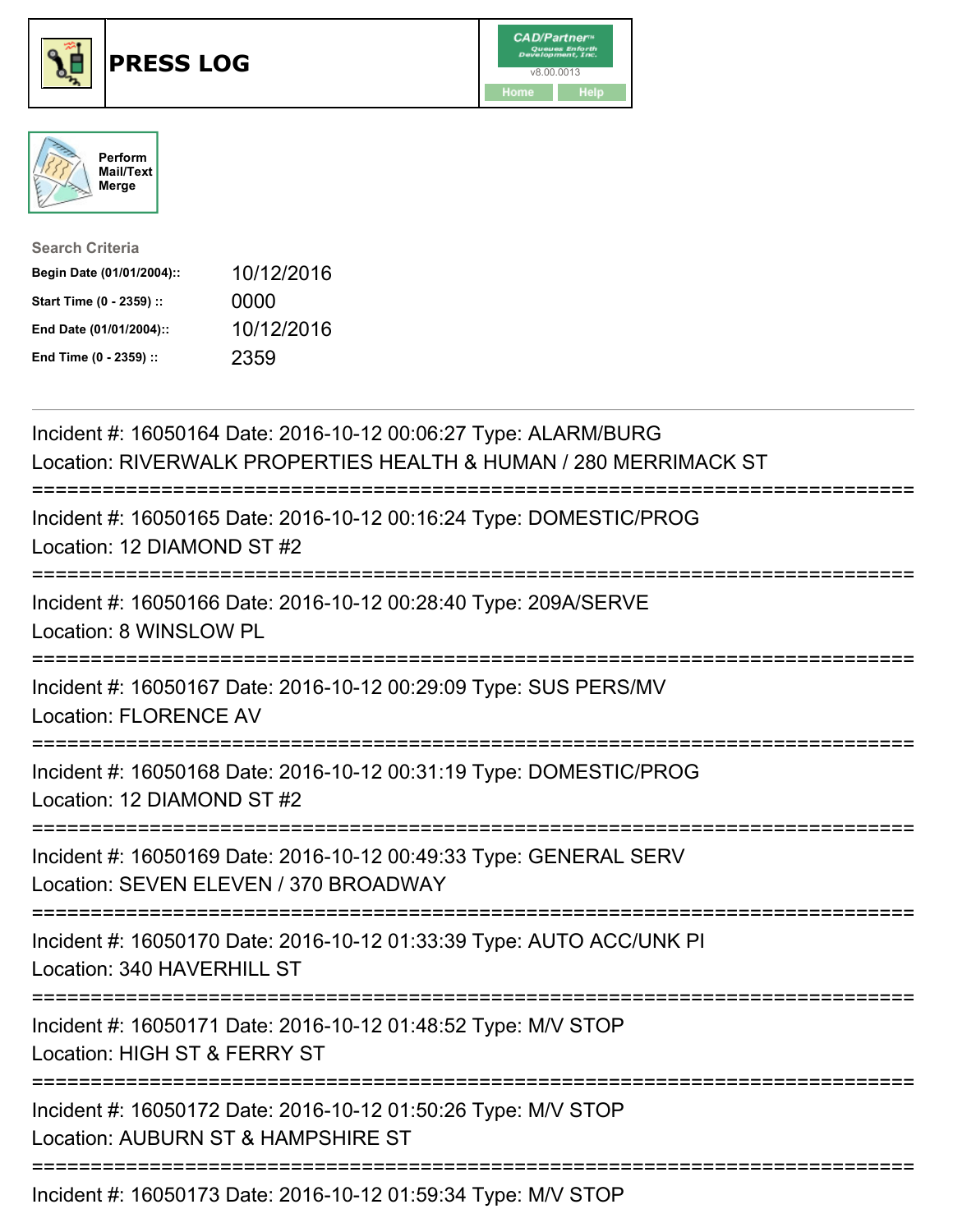Location: 700 ESSEX ST

=========================================================================== Incident #: 16050174 Date: 2016-10-12 02:01:11 Type: M/V STOP Location: HAVERHILL ST & LAWRENCE ST =========================================================================== Incident #: 16050175 Date: 2016-10-12 02:02:39 Type: M/V STOP Location: CHESTNUT ST & ELM ST =========================================================================== Incident #: 16050176 Date: 2016-10-12 02:04:53 Type: SPECIAL CHECK Location: 32 HALL ST =========================================================================== Incident #: 16050177 Date: 2016-10-12 02:05:49 Type: M/V STOP Location: S BROADWAY & SALEM ST =========================================================================== Incident #: 16050178 Date: 2016-10-12 02:14:37 Type: BUILDING CHK Location: T&N RESTAURANT / 109 S BROADWAY =========================================================================== Incident #: 16050180 Date: 2016-10-12 02:17:54 Type: ALARM/BURG Location: VITAMIN SHOPPE / 435 WINTHROP AV =========================================================================== Incident #: 16050179 Date: 2016-10-12 02:17:59 Type: BUILDING CHK Location: 11 APPL FTON ST =========================================================================== Incident #: 16050181 Date: 2016-10-12 02:18:34 Type: 209A/SERVE Location: 8 WINSLOW PL =========================================================================== Incident #: 16050182 Date: 2016-10-12 02:21:08 Type: BUILDING CHK Location: 89 ESSEX ST =========================================================================== Incident #: 16050184 Date: 2016-10-12 02:26:22 Type: A&B PROG Location: BUS STATION / COMMON =========================================================================== Incident #: 16050183 Date: 2016-10-12 02:26:44 Type: SPECIAL CHECK Location: 530 BROADWAY =========================================================================== Incident #: 16050185 Date: 2016-10-12 02:36:21 Type: MEDIC SUPPORT Location: COR UNUM MEAL CENTER / 191 SALEM ST =========================================================================== Incident #: 16050186 Date: 2016-10-12 02:46:06 Type: M/V STOP Location: PARKER ST & SALEM ST =========================================================================== Incident #: 16050187 Date: 2016-10-12 02:47:03 Type: BUILDING CHK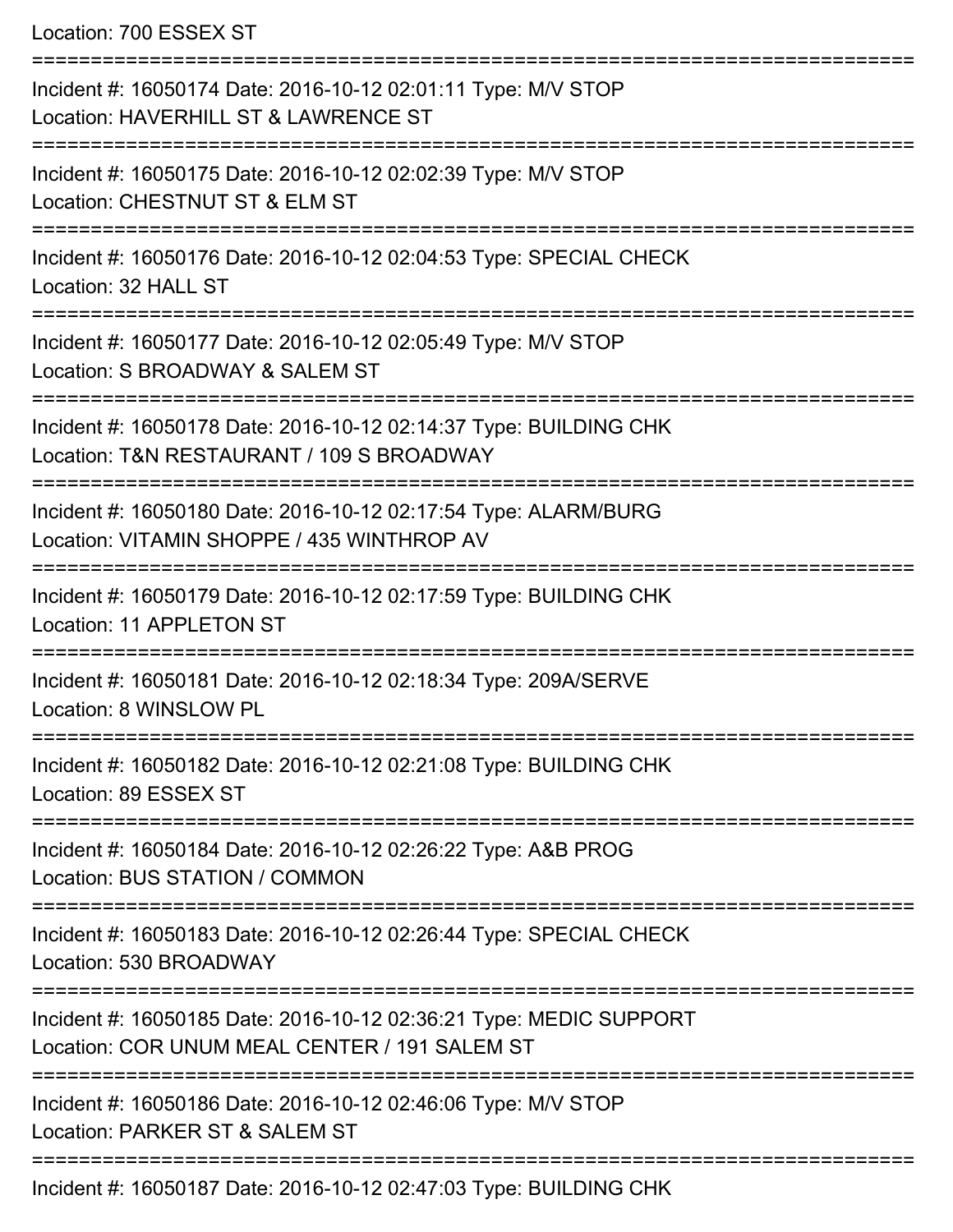| Incident #: 16050188 Date: 2016-10-12 02:47:44 Type: BUILDING CHK<br>Location: 194 S BROADWAY         |
|-------------------------------------------------------------------------------------------------------|
| Incident #: 16050189 Date: 2016-10-12 03:20:23 Type: BUILDING CHK<br>Location: 300 HAVERHILL ST       |
| Incident #: 16050190 Date: 2016-10-12 03:32:35 Type: BUILDING CHK<br><b>Location: EVERETT ST</b>      |
| Incident #: 16050191 Date: 2016-10-12 03:49:28 Type: M/V STOP<br>Location: HAMPSHIRE ST & LOWELL ST   |
| Incident #: 16050192 Date: 2016-10-12 04:25:31 Type: M/V STOP<br>Location: FRANKLIN ST & HAVERHILL ST |
| Incident #: 16050193 Date: 2016-10-12 05:31:54 Type: B&E/PROG<br>Location: 53 JUNIPER ST              |
| Incident #: 16050194 Date: 2016-10-12 05:49:23 Type: ALARM/BURG<br>Location: 280 MERRIMACK            |
| Incident #: 16050195 Date: 2016-10-12 06:02:38 Type: WARRANT SERVE<br>Location: 105 FOSTER ST         |
| Incident #: 16050196 Date: 2016-10-12 06:04:24 Type: WARRANT SERVE<br>Location: 12 CUSTER ST          |
| Incident #: 16050197 Date: 2016-10-12 06:22:04 Type: SPECIAL CHECK<br>Location: 32 HALL ST            |
| Incident #: 16050198 Date: 2016-10-12 06:22:58 Type: M/V STOP<br>Location: HALL ST & PARK ST          |
| Incident #: 16050199 Date: 2016-10-12 06:23:57 Type: M/V STOP<br>Location: HALL ST & PARK ST          |
| Incident #: 16050200 Date: 2016-10-12 06:25:10 Type: MEDIC SUPPORT<br>Location: 660 HAVERHILL ST FL 1 |
| Incident #: 16050201 Date: 2016-10-12 06:48:31 Type: ALARM/BURG                                       |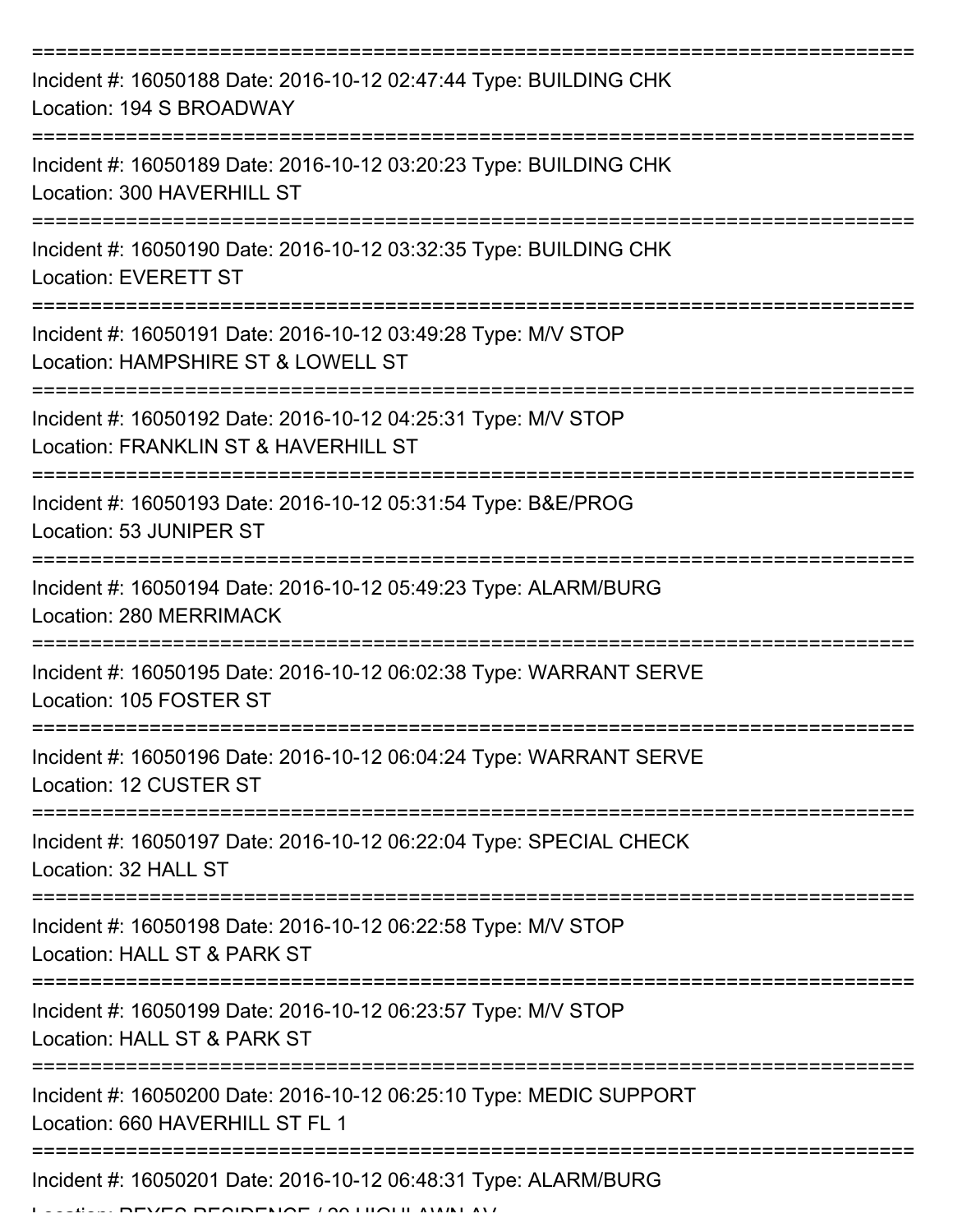| Incident #: 16050202 Date: 2016-10-12 07:05:29 Type: PARK & WALK<br>Location: 0 BROADWAY                        |
|-----------------------------------------------------------------------------------------------------------------|
| Incident #: 16050203 Date: 2016-10-12 07:06:34 Type: ALARM/BURG<br>Location: MILLS MACHINE WORKS / 30 CARVER ST |
| Incident #: 16050204 Date: 2016-10-12 07:13:37 Type: M/V STOP<br>Location: CARVER ST & MERRIMACK ST             |
| Incident #: 16050205 Date: 2016-10-12 07:19:52 Type: AUTO ACC/PI<br>Location: 30 FITZ ST                        |
| Incident #: 16050206 Date: 2016-10-12 07:24:07 Type: STOL/MV/PAS<br>Location: 45 FOREST ST                      |
| Incident #: 16050207 Date: 2016-10-12 07:26:59 Type: STOL/MV/PAS<br>Location: 45 FOREST ST                      |
| Incident #: 16050208 Date: 2016-10-12 07:30:25 Type: ALARM/BURG<br>Location: BANK OF AMERICA / 67 WINTHROP AV   |
| Incident #: 16050209 Date: 2016-10-12 07:35:44 Type: 209A/SERVE<br>Location: 8 WINSLOW PL                       |
| Incident #: 16050210 Date: 2016-10-12 07:38:37 Type: DOMESTIC/PROG<br>Location: 18 BEACON #3                    |
| Incident #: 16050211 Date: 2016-10-12 07:49:41 Type: UNWANTEDGUEST<br>Location: WASHINGTON MILLS / 270 CANAL ST |
| Incident #: 16050212 Date: 2016-10-12 08:03:22 Type: M/V STOP<br>Location: AMESBURY ST & LAWRENCE ST            |
| Incident #: 16050213 Date: 2016-10-12 08:19:48 Type: CLOSE STREET<br>Location: MYRTLE ST & SARATOGA ST          |
| Incident #: 16050214 Date: 2016-10-12 08:21:30 Type: CLOSE STREET<br>Location: MARBLE AV & WATER ST             |
| Incident #: 16050215 Date: 2016-10-12 08:23:36 Type: CLOSE STREET                                               |

Location: ANDOVED CT & CTATE CT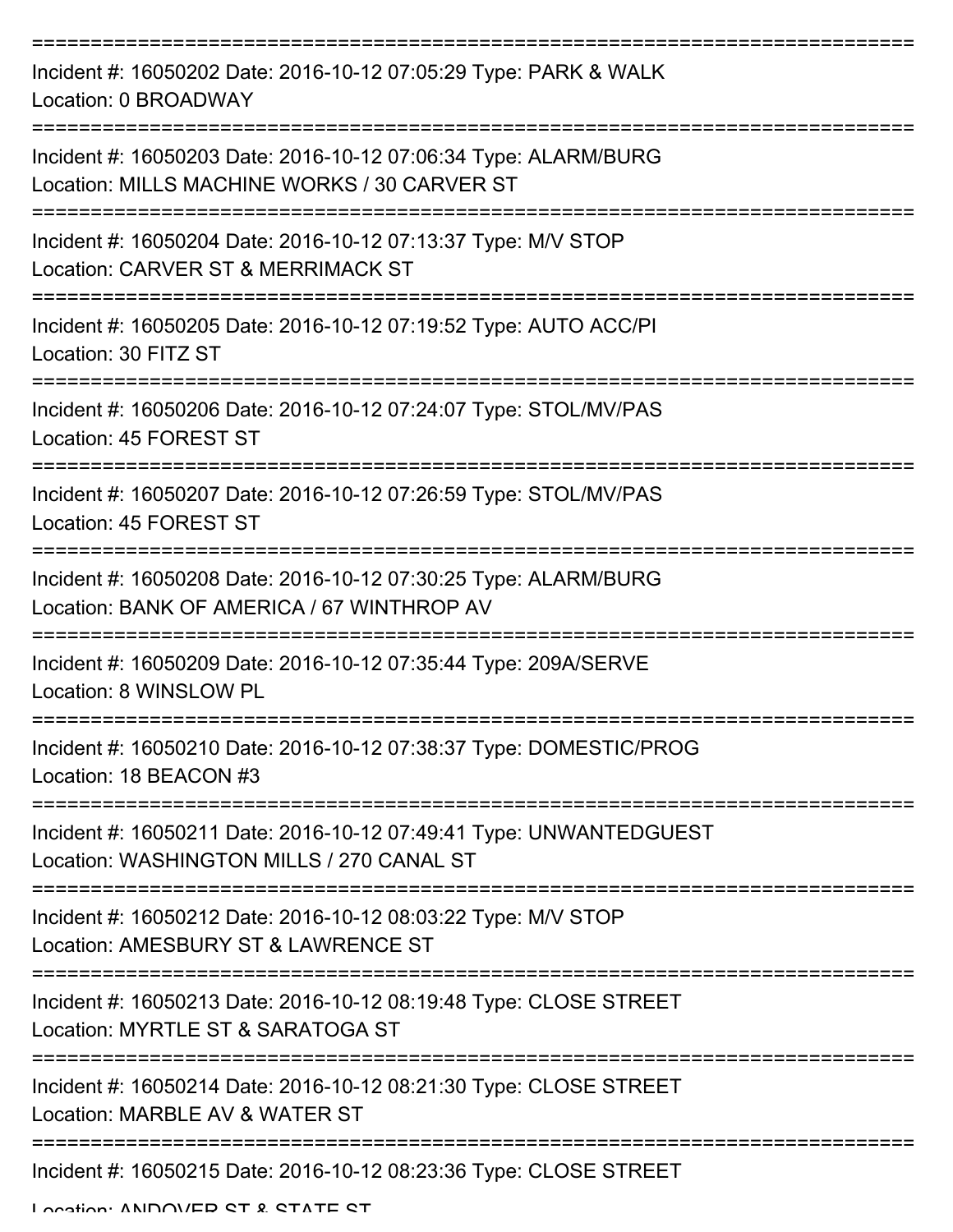| Incident #: 16050216 Date: 2016-10-12 08:34:41 Type: SUS PERS/MV<br>Location: 49 AMES ST              |
|-------------------------------------------------------------------------------------------------------|
| Incident #: 16050217 Date: 2016-10-12 08:51:51 Type: SUS PERS/MV<br>Location: 179 OLIVE AV            |
| Incident #: 16050218 Date: 2016-10-12 09:58:22 Type: M/V STOP<br>Location: OSGOOD ST & SALEM ST       |
| Incident #: 16050219 Date: 2016-10-12 10:05:51 Type: VIO CITY ORD<br>Location: 41 TYLER ST            |
| Incident #: 16050220 Date: 2016-10-12 10:14:54 Type: PARK & WALK<br>Location: MARKET ST & S UNION ST  |
| Incident #: 16050221 Date: 2016-10-12 10:15:28 Type: UNWANTEDGUEST<br>Location: 4 FLORENCE ST #UNIT1  |
| Incident #: 16050222 Date: 2016-10-12 10:16:49 Type: MAL DAMAGE<br>Location: APPLETON ST & METHUEN ST |
| Incident #: 16050223 Date: 2016-10-12 10:17:37 Type: DISTURBANCE<br>Location: 60 ISLAND ST            |
| Incident #: 16050224 Date: 2016-10-12 10:22:13 Type: LARCENY/PAST<br>Location: 127 BUNKERHILL ST FL 3 |
| Incident #: 16050225 Date: 2016-10-12 10:30:36 Type: MEDIC SUPPORT<br>Location: 20 KNOX ST #APT1      |
| Incident #: 16050226 Date: 2016-10-12 10:42:43 Type: SUS PERS/MV<br>Location: 60 ISLAND ST            |
| Incident #: 16050227 Date: 2016-10-12 10:44:14 Type: WARRANT SERVE<br>Location: 2 MUSEUM SQ #1113     |
| Incident #: 16050228 Date: 2016-10-12 10:54:14 Type: MAN DOWN<br>Location: DUCK BRIDGE & UNION ST     |
| Incident #: 16050229 Date: 2016-10-12 11:05:33 Type: ANIMAL COMPL                                     |

Location: 20 DANA ST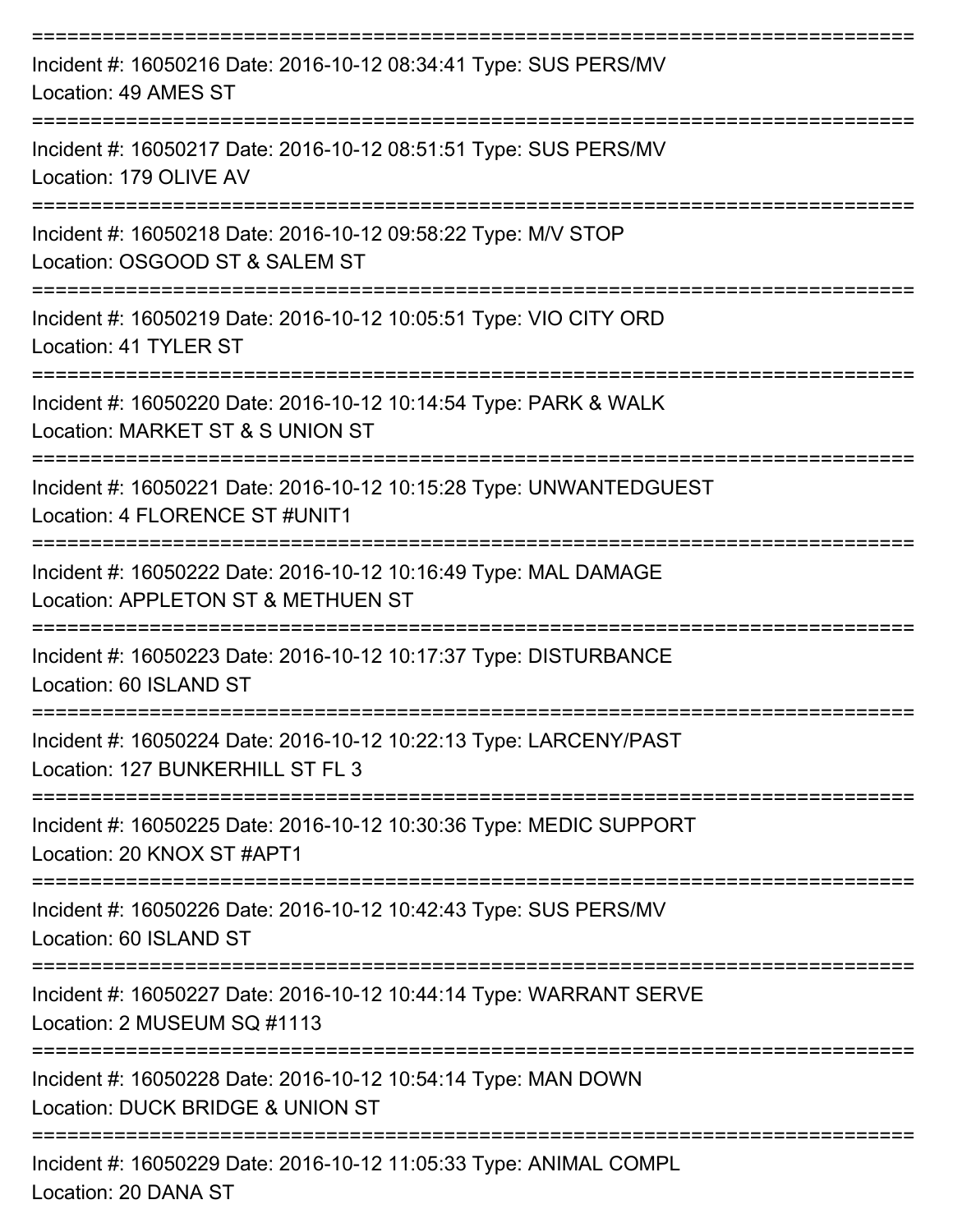| Incident #: 16050230 Date: 2016-10-12 11:15:29 Type: B&E/PROG<br>Location: 45 PHILLIPS ST FL 1STFL                                      |
|-----------------------------------------------------------------------------------------------------------------------------------------|
| Incident #: 16050231 Date: 2016-10-12 11:26:25 Type: LIC PLATE STO<br>Location: 215 BRUCE ST                                            |
| Incident #: 16050232 Date: 2016-10-12 11:33:31 Type: AUTO ACC/NO PI<br>Location: APPLETON ST & METHUEN ST<br>:=======================   |
| Incident #: 16050233 Date: 2016-10-12 11:47:27 Type: MAN DOWN<br>Location: 205 BROADWAY                                                 |
| Incident #: 16050234 Date: 2016-10-12 12:02:35 Type: B&E/MV/PAST<br>Location: 31 SAVOIE AV                                              |
| ====================================<br>Incident #: 16050235 Date: 2016-10-12 12:11:56 Type: AUTO ACC/NO PI<br>Location: 40 WINTHROP AV |
| Incident #: 16050236 Date: 2016-10-12 12:12:19 Type: NOISE ORD<br>Location: BEVEL ST & BUTLER ST                                        |
| Incident #: 16050237 Date: 2016-10-12 12:27:22 Type: M/V STOP<br>Location: CHANDLER ST & WATER ST                                       |
| Incident #: 16050238 Date: 2016-10-12 12:30:46 Type: MISSING PERS<br>Location: 595 HAVERHILL ST                                         |
| Incident #: 16050239 Date: 2016-10-12 12:34:19 Type: AUTO ACC/NO PI<br>Location: COFFEE CAN / 360 MERRIMACK ST                          |
| Incident #: 16050240 Date: 2016-10-12 12:38:27 Type: DISTURBANCE<br>Location: 71 N PARISH RD                                            |
| Incident #: 16050241 Date: 2016-10-12 12:45:39 Type: DRUG VIO<br>Location: FLORAL ST & LOWELL ST                                        |
| Incident #: 16050242 Date: 2016-10-12 12:52:29 Type: DRUG VIO<br>Location: 17 ROYAL ST                                                  |
| Incident #: 16050243 Date: 2016-10-12 12:57:46 Type: NOTIFICATION<br>Location: 11 S BOYLSTON ST                                         |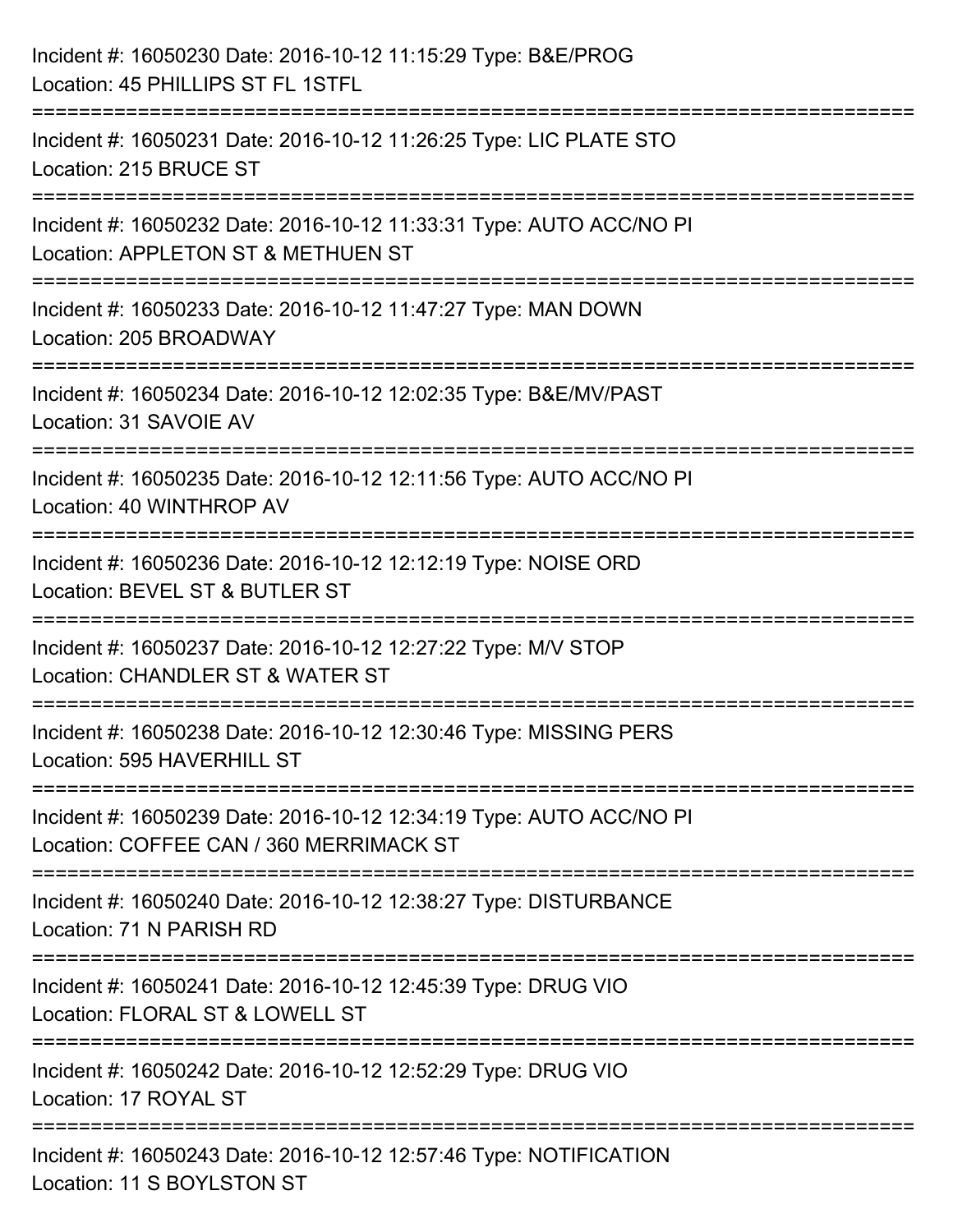| Incident #: 16050244 Date: 2016-10-12 13:02:03 Type: AUTO ACC/NO PI<br>Location: 354 MERRIMACK ST                                                      |
|--------------------------------------------------------------------------------------------------------------------------------------------------------|
| :====================<br>Incident #: 16050245 Date: 2016-10-12 13:07:35 Type: MV/BLOCKING<br><b>Location: GARDEN ST</b>                                |
| Incident #: 16050246 Date: 2016-10-12 13:07:51 Type: SUICIDE ATTEMPT<br>Location: 11 PROVIDENCE ST FL 1STFL<br>:======================                 |
| Incident #: 16050247 Date: 2016-10-12 13:10:11 Type: B&E/PAST<br>Location: 22 FALMOUTH ST                                                              |
| Incident #: 16050248 Date: 2016-10-12 13:42:59 Type: WOMAN DOWN<br>Location: REGISTRY OF MOTOR VEHICLES / 73 WINTHROP AV                               |
| Incident #: 16050249 Date: 2016-10-12 13:54:33 Type: DRUG VIO<br>Location: 533 BROADWAY                                                                |
| Incident #: 16050250 Date: 2016-10-12 14:07:23 Type: WARRANT SERVE<br>Location: LAWRENCE GENERAL HOSPITAL / 1 GENERAL ST<br>-------------------------- |
| Incident #: 16050251 Date: 2016-10-12 14:27:14 Type: A&B PROG<br>Location: PARKER ST & SPRINGFIELD ST                                                  |
| Incident #: 16050252 Date: 2016-10-12 14:40:19 Type: RECOV/STOL/MV<br>Location: 72 BELMONT ST                                                          |
| Incident #: 16050253 Date: 2016-10-12 14:42:04 Type: DRUG VIO<br>Location: BROADWAY & LAKE ST                                                          |
| Incident #: 16050254 Date: 2016-10-12 14:59:31 Type: B&E/PROG<br>Location: 6 FALMOUTH ST                                                               |
| Incident #: 16050255 Date: 2016-10-12 15:00:28 Type: 209A/SERVE<br>Location: 93 WHITE ST                                                               |
| Incident #: 16050256 Date: 2016-10-12 15:03:15 Type: 209A/SERVE<br>Location: 117 SARATOGA ST                                                           |
| Incident #: 16050257 Date: 2016-10-12 15:07:07 Type: 209A/SERVE<br>Location: 90 LOWELL ST                                                              |

===========================================================================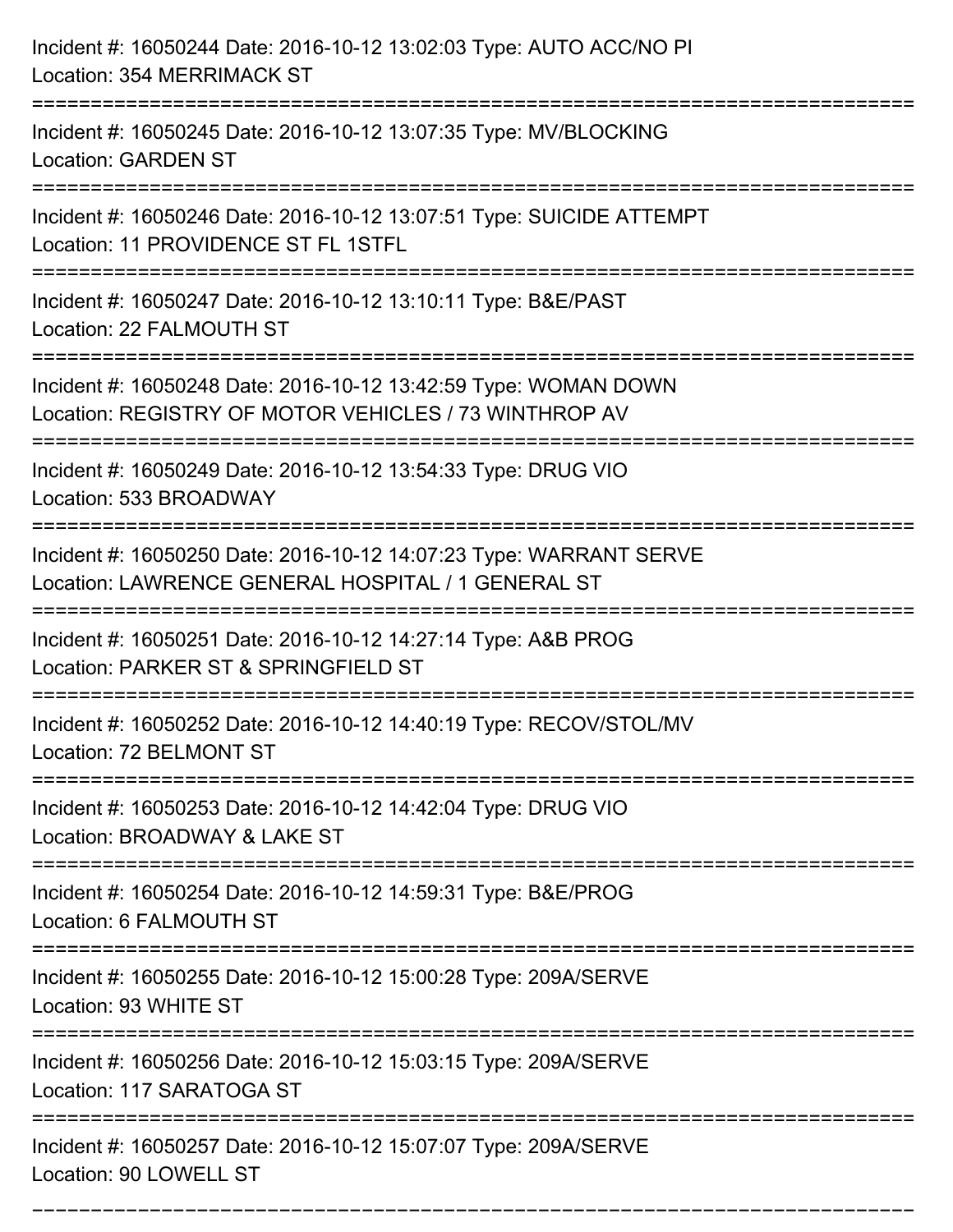| Incident #: 16050258 Date: 2016-10-12 15:07:50 Type: 209A/SERVE<br>Location: 87 E HAVERHILL ST<br>=======================      |
|--------------------------------------------------------------------------------------------------------------------------------|
| Incident #: 16050260 Date: 2016-10-12 15:08:23 Type: SUS PERS/MV<br>Location: 152 BUTLER ST                                    |
| Incident #: 16050259 Date: 2016-10-12 15:08:48 Type: 209A/SERVE<br>Location: 93 WHITE ST                                       |
| Incident #: 16050262 Date: 2016-10-12 15:14:16 Type: M/V STOP<br>Location: BRADFORD ST                                         |
| Incident #: 16050263 Date: 2016-10-12 15:20:52 Type: ANIMAL COMPL<br>Location: 2 HUBBARD PL<br>=============================== |
| Incident #: 16050264 Date: 2016-10-12 15:28:21 Type: ANIMAL COMPL<br>Location: LEAHY SCHOOL / 100 ERVING AV                    |
| Incident #: 16050265 Date: 2016-10-12 15:30:52 Type: THREATS<br>Location: 12 LORENZO RD                                        |
| Incident #: 16050266 Date: 2016-10-12 15:35:56 Type: 209A/SERVE<br>Location: 64 AVON ST                                        |
| Incident #: 16050267 Date: 2016-10-12 15:37:52 Type: STOLEN PROP<br>Location: 164 MYRTLE ST                                    |
| Incident #: 16050268 Date: 2016-10-12 15:47:16 Type: 209A/SERVE<br>Location: 8 WINSLOW PL                                      |
| Incident #: 16050269 Date: 2016-10-12 15:47:36 Type: DISTURBANCE<br>Location: LAWRENCE PUBLIC LIBRARY / 51 LAWRENCE ST         |
| Incident #: 16050270 Date: 2016-10-12 15:48:13 Type: FORGERY PAST<br><b>Location: 93 BENNINGTON ST</b>                         |
| Incident #: 16050271 Date: 2016-10-12 15:50:36 Type: FORGERY PAST<br><b>Location: 93 BENNINGTON ST</b>                         |
| Incident #: 16050272 Date: 2016-10-12 15:51:10 Type: INVESTIGATION<br>Location: 70 N PARISH RD                                 |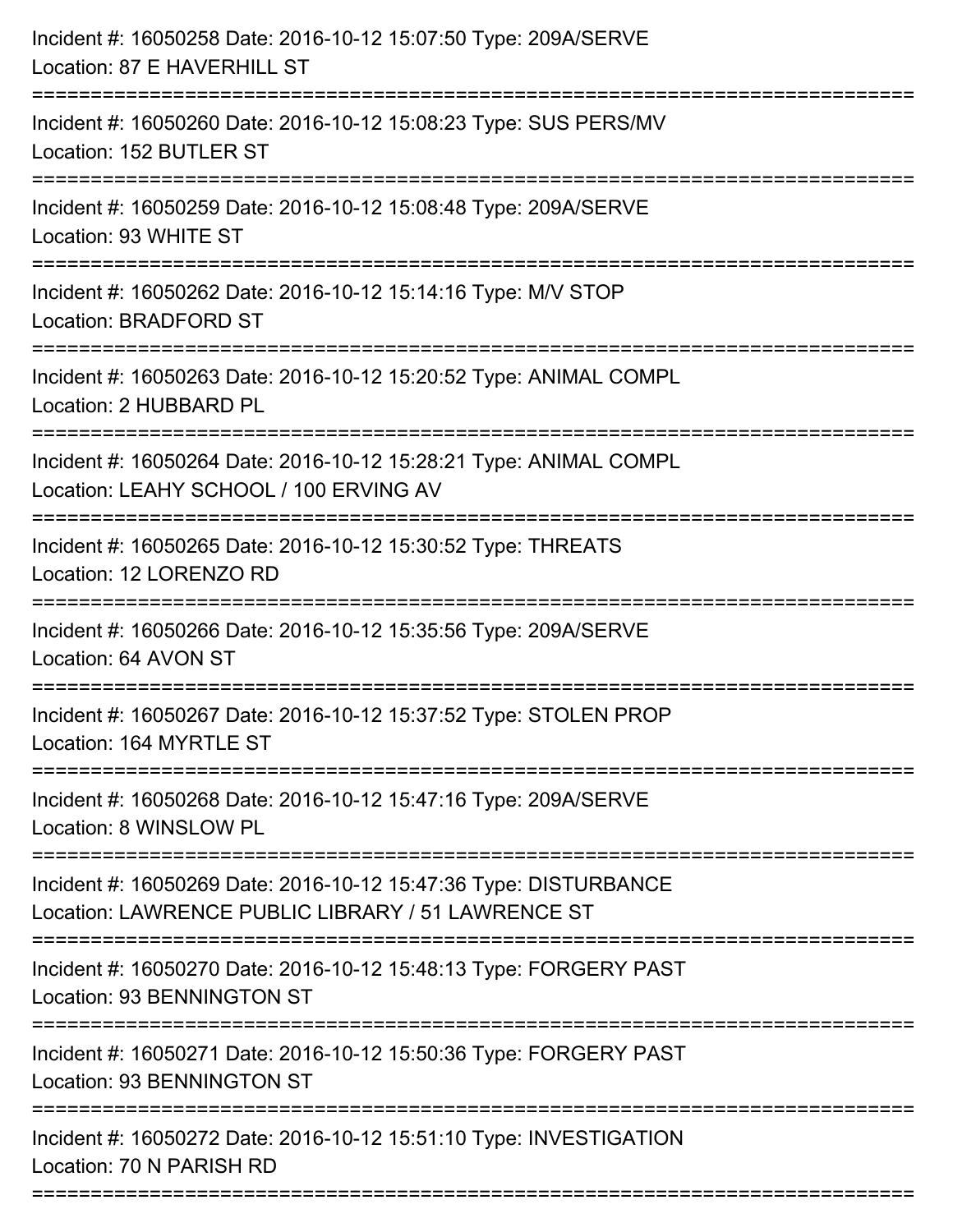| Location: PARKER ST & SPRINGFIELD ST                                                                                                 |
|--------------------------------------------------------------------------------------------------------------------------------------|
| Incident #: 16050274 Date: 2016-10-12 15:54:16 Type: AUTO ACC/NO PI<br>Location: 15 UNION ST                                         |
| Incident #: 16050276 Date: 2016-10-12 15:57:41 Type: M/V STOP<br><b>Location: 5 TREMONT</b>                                          |
| Incident #: 16050277 Date: 2016-10-12 16:00:33 Type: DOMESTIC/PROG<br>Location: 86 GREENWOOD ST                                      |
| Incident #: 16050278 Date: 2016-10-12 16:01:01 Type: LARCENY/PAST<br>Location: 29 PEARL ST                                           |
| Incident #: 16050281 Date: 2016-10-12 16:02:45 Type: MAL DAMAGE<br>Location: 371 MARKET ST                                           |
| Incident #: 16050279 Date: 2016-10-12 16:03:51 Type: HIT & RUN M/V<br>Location: 136 WEST ST<br>.------------------------------------ |
| Incident #: 16050280 Date: 2016-10-12 16:04:43 Type: 209A/SERVE<br>Location: 107 S BROADWAY                                          |
| Incident #: 16050282 Date: 2016-10-12 16:07:41 Type: HIT & RUN M/V<br>Location: 30 THORNDIKE ST                                      |
| Incident #: 16050283 Date: 2016-10-12 16:12:19 Type: M/V STOP<br>Location: 205 BROADWAY                                              |
| Incident #: 16050284 Date: 2016-10-12 16:14:13 Type: M/V STOP<br>Location: 205 BROADWAY                                              |
| Incident #: 16050285 Date: 2016-10-12 16:16:13 Type: DISTURBANCE<br>Location: 24 BROMFIELD ST FL 1STFL                               |
| Incident #: 16050286 Date: 2016-10-12 16:20:08 Type: M/V STOP<br>Location: HAMPSHIRE ST & LOWELL ST                                  |
| Incident #: 16050287 Date: 2016-10-12 16:26:23 Type: M/V STOP<br>Location: 205 BROADWAY                                              |

Incident #: 16050288 Date: 2016 10 16:16:40 Type: Microsoft.com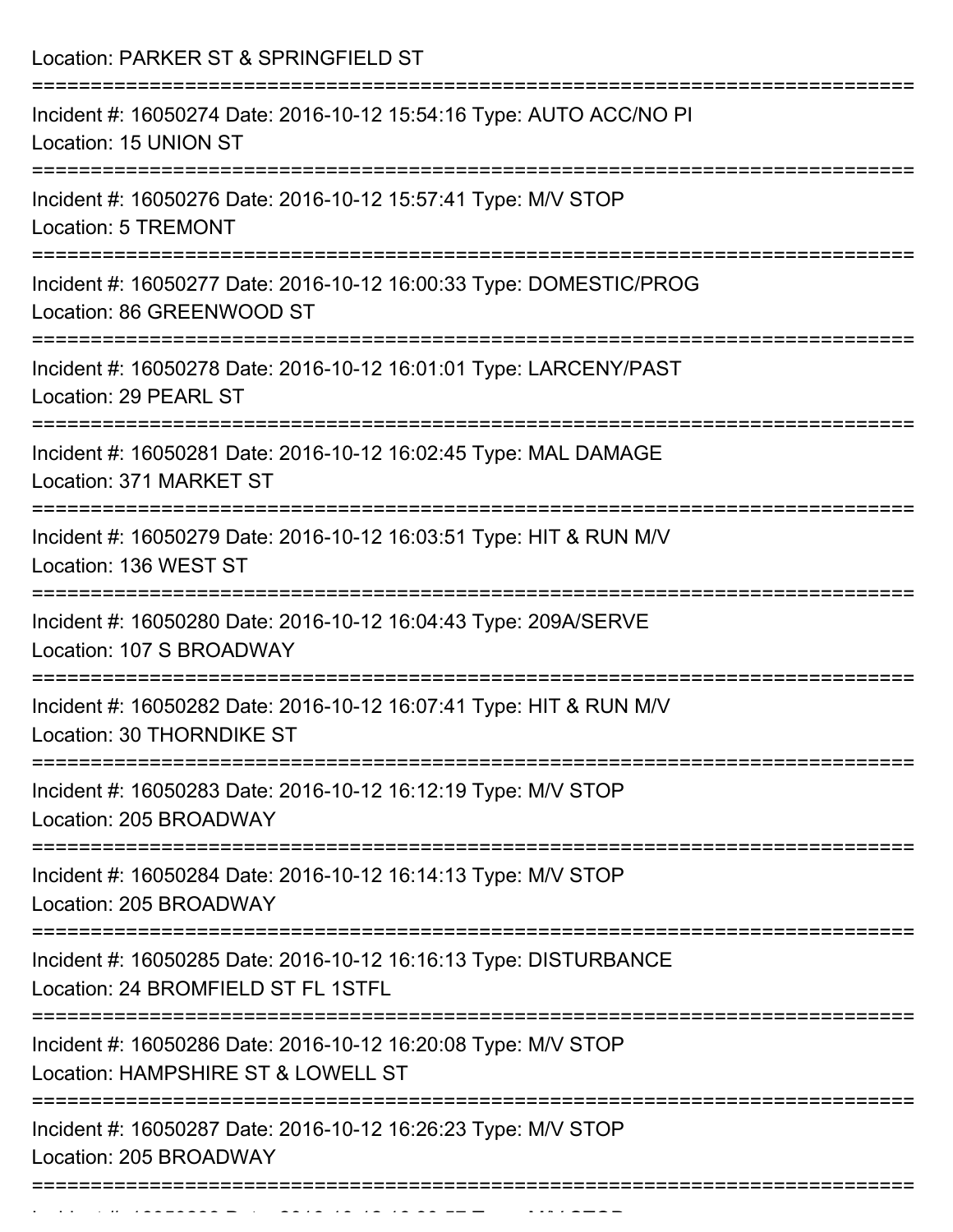| Incident #: 16050289 Date: 2016-10-12 16:32:57 Type: M/V STOP<br>Location: BROADWAY                             |
|-----------------------------------------------------------------------------------------------------------------|
| Incident #: 16050290 Date: 2016-10-12 16:35:18 Type: AUTO ACC/NO PI<br>Location: HAVERHILL ST & OXFORD ST       |
| Incident #: 16050292 Date: 2016-10-12 16:46:00 Type: AUTO ACC/NO PI<br>Location: 375 WINTHROP AV                |
| Incident #: 16050291 Date: 2016-10-12 16:46:09 Type: UNWANTEDGUEST<br>Location: AMESBURY ST & COMMON ST         |
| Incident #: 16050293 Date: 2016-10-12 17:10:49 Type: THREATS<br>Location: WALK IN WALK IN / 315 HAMPSHIRE ST #B |
| Incident #: 16050294 Date: 2016-10-12 17:12:23 Type: ANIMAL COMPL<br>Location: 33 KENDALL ST                    |
| Incident #: 16050297 Date: 2016-10-12 17:20:54 Type: THREATS<br>Location: 12 LORENZO RD                         |
| Incident #: 16050295 Date: 2016-10-12 17:21:43 Type: ANIMAL COMPL<br><b>Location: LEXINGTON ST</b>              |
| Incident #: 16050296 Date: 2016-10-12 17:24:05 Type: M/V STOP<br>Location: CENTRAL BRIDGE / 0 MERRIMACK ST      |
| Incident #: 16050298 Date: 2016-10-12 17:41:04 Type: M/V STOP<br>Location: BROADWAY & CANAL ST                  |
| Incident #: 16050299 Date: 2016-10-12 17:43:26 Type: DISTURBANCE<br>Location: CARVER ST & SALEM ST              |
| Incident #: 16050302 Date: 2016-10-12 17:50:15 Type: 209A/VIOLATION<br>Location: 10 KEMPTON CT                  |
| Incident #: 16050301 Date: 2016-10-12 17:50:45 Type: M/V STOP<br>Location: BROADWAY & CANAL ST                  |
|                                                                                                                 |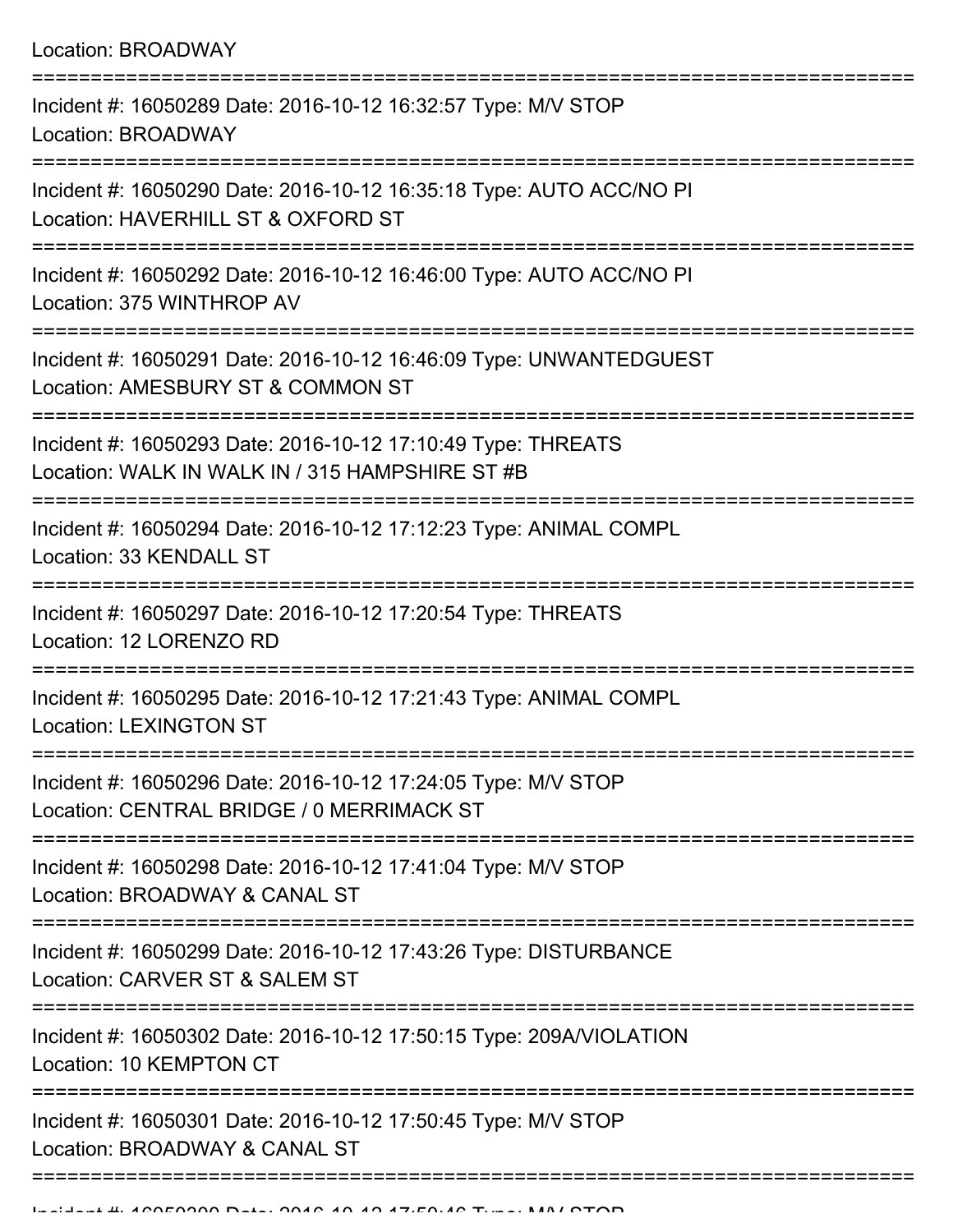| Location: BERKELEY ST & JACKSON ST                                                                                                                             |
|----------------------------------------------------------------------------------------------------------------------------------------------------------------|
| Incident #: 16050303 Date: 2016-10-12 17:57:34 Type: INVEST CONT<br>Location: 22 FALMOUTH ST                                                                   |
| Incident #: 16050304 Date: 2016-10-12 18:01:28 Type: 209A/SERVE<br>Location: 45 BROADWAY #404                                                                  |
| Incident #: 16050305 Date: 2016-10-12 18:04:43 Type: M/V STOP<br>Location: 24 SPRINGFIELD ST                                                                   |
| Incident #: 16050306 Date: 2016-10-12 18:07:39 Type: ALARM/BURG<br>Location: MALAYA'S / 2 NEWBURY ST                                                           |
| Incident #: 16050308 Date: 2016-10-12 18:17:35 Type: DOMESTIC/PAST<br>Location: 196 JACKSON ST                                                                 |
| Incident #: 16050307 Date: 2016-10-12 18:18:40 Type: INVEST CONT<br>Location: 340 HAVERHILL ST                                                                 |
| Incident #: 16050309 Date: 2016-10-12 18:21:10 Type: INVEST CONT<br>Location: 354 BROADWAY                                                                     |
| =========================<br>Incident #: 16050310 Date: 2016-10-12 18:45:29 Type: ALARM/BURG<br>Location: 1ST BAPTIST HATIAN CHURCH / 150 GARDEN ST            |
| ===================================<br>Incident #: 16050311 Date: 2016-10-12 18:54:47 Type: M/V STOP<br>Location: SOUTH LAWRENCE EAST SCHOOL / 165 CRAWFORD ST |
| Incident #: 16050312 Date: 2016-10-12 18:56:28 Type: M/V STOP<br>Location: EXETER ST & OSGOOD ST                                                               |
| Incident #: 16050313 Date: 2016-10-12 18:59:42 Type: LOUD NOISE<br>Location: MARKET ST & PARKER ST                                                             |
| Incident #: 16050314 Date: 2016-10-12 19:27:52 Type: M/V STOP<br>Location: SEVEN ELEVEN / 370 BROADWAY                                                         |
| Incident #: 16050315 Date: 2016-10-12 19:33:59 Type: GENERAL SERV<br>Location: SUPER PATROLEOM / 500 S UNION ST                                                |
| ------------------------<br>Incident #: 16050316 Date: 2016-10-12 19:36:42 Type: EXTRA SURVEIL                                                                 |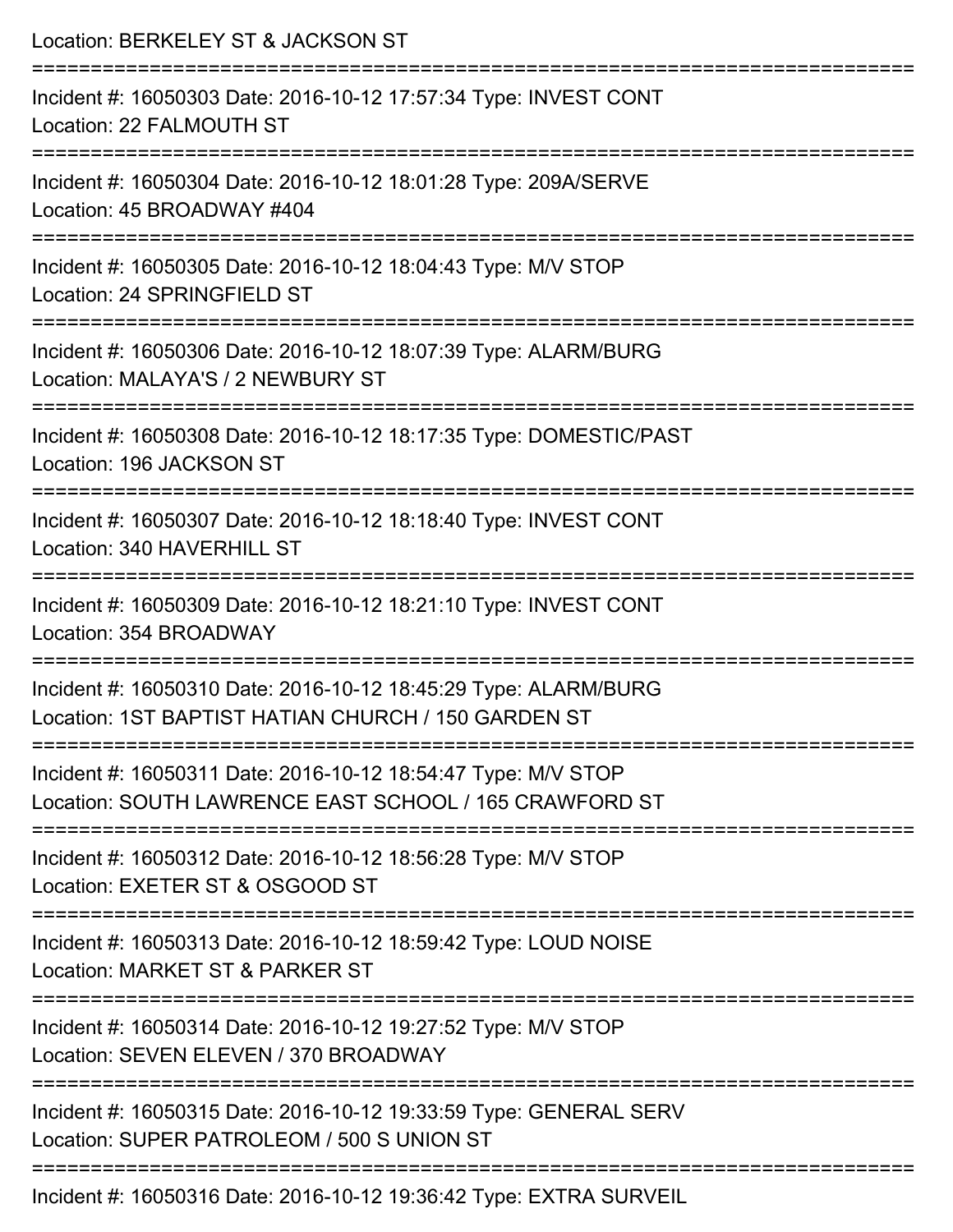| Incident #: 16050317 Date: 2016-10-12 19:39:03 Type: DOMESTIC/PROG<br>Location: 62 NEWBURY ST #2                 |
|------------------------------------------------------------------------------------------------------------------|
| Incident #: 16050318 Date: 2016-10-12 19:40:54 Type: SUS PERS/MV<br>Location: 38 CEDAR ST                        |
| Incident #: 16050319 Date: 2016-10-12 19:58:51 Type: SUICIDE ATTEMPT<br>Location: 62 MAGINNIS AV                 |
| Incident #: 16050320 Date: 2016-10-12 20:04:25 Type: ALARM/BURG<br>Location: THE BEAUTY BOUTIQUE / 334 WINTER ST |
| Incident #: 16050321 Date: 2016-10-12 20:12:48 Type: DRUG OVERDOSE<br>Location: 183 PARKER ST FL 3               |
| Incident #: 16050322 Date: 2016-10-12 20:20:29 Type: INVEST CONT<br>Location: J BRIANS / 436 S UNION ST          |
| Incident #: 16050323 Date: 2016-10-12 20:21:57 Type: MISSING PERS<br>Location: 10 ABBOTT ST                      |
| Incident #: 16050324 Date: 2016-10-12 20:42:06 Type: MUTUAL AID<br>Location: 432 S BROADWAY                      |
| Incident #: 16050325 Date: 2016-10-12 20:49:12 Type: MEDIC SUPPORT<br>Location: 29 ROBINSON CT                   |
| Incident #: 16050327 Date: 2016-10-12 21:11:50 Type: NOISE ORD<br>Location: HAFFNER'S GAS STATION / 69 PARKER ST |
| Incident #: 16050326 Date: 2016-10-12 21:12:02 Type: NOISE ORD<br>Location: ALLEN ST & GENERAL ST                |
| Incident #: 16050328 Date: 2016-10-12 21:26:16 Type: NOTIFICATION<br>Location: 294 SALEM ST                      |
| Incident #: 16050329 Date: 2016-10-12 21:41:33 Type: SUS PERS/MV<br>Location: 10 JACKSON CT                      |
| Incident #: 16050330 Date: 2016-10-12 21:42:40 Type: MISSING PERS                                                |